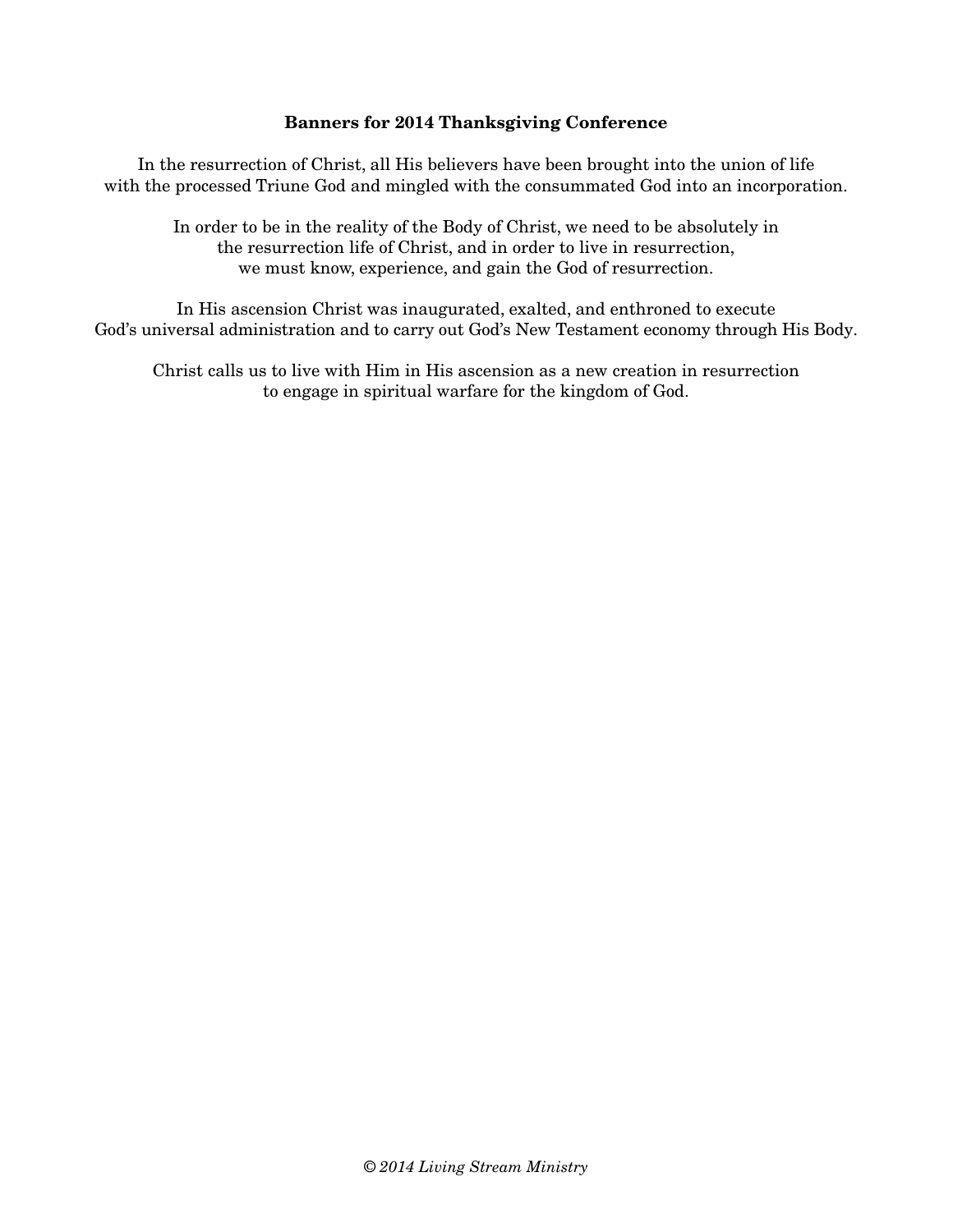### **Outline of the Messages for the Thanksgiving Conference November 27-30, 2014**

### **GENERAL SUBJECT: THE VISION AND EXPERIENCE OF CHRIST IN HIS RESURRECTION AND ASCENSION**

Message One

## **The Vision and Experience of Christ in His Resurrection (1) The Universal Incorporation of the Consummated Triune God with the Regenerated Believers in the Resurrection of Christ**

Scripture Reading: John 12:23-24; Luke 12:49-50; John 14:2, 10-11, 16-20, 23; 15:1-8, 16; 16:13-16

- **I. The release of the glory of Christ's divinity is His being glorified by the Father with the divine glory (John 12:23-24) in His resurrection through His death (Luke 24:26); the release of the glory of His divinity was to cast fire on the earth (12:49-50).**
- **II. Christ in His human living prayed that the Father would glorify Him (John 17:1, 5), and the Father answered His prayer (Acts 3:13).**
- **III. Such a glorification is a transfer, transferring Christ from the stage of His incarnation into the stage of His inclusion, in which He, as the last Adam, became the lifegiving Spirit in resurrection (John 1:14; 1 Cor. 15:45b).**
- **IV. Through His glorification in His resurrection Christ became the firstborn Son of God, possessing both divinity and humanity (Acts 13:33; Rom. 8:29), became the lifegiving Spirit, the pneumatic Christ (1 Cor. 15:45b; John 20:22), and regenerated all His believers to be God's children, God's species (1 Pet. 1:3).**
- **V. In the resurrection of Christ, all His believers have been brought into the union of life with the processed Triune God and mingled with the consummated God into an incorporation:** 
	- A. God in His Divine Trinity is an incorporation—John 14:10-11:
		- 1. By coinhering mutually—"I am in the Father and the Father is in Me"—v. 10.
		- 2. By working together as one—"the words that I say to you I do not speak from Myself, but the Father who abides in Me does His works…Believe because of the works themselves"—vv. 10-11.
	- B. The consummated Triune God and the regenerated believers are an incorporation—vv. 16-19:
		- 1. The Spirit, the third of the Divine Trinity as another Comforter, being the reality of the Son, the second of the Divine Trinity as the first Comforter and the embodiment of the Triune God, not only abides with the regenerated believers but also dwells in them vv. 16-17.
		- 2. The Son as the first Comforter left His believers through His death and came back to be another Comforter to them through His resurrection to make them live with Him vv. 18-19.
	- C. The consummated Triune God and the regenerated believers became an incorporation in the resurrection of Christ—v. 20:
		- 1. "In that day"—in the day of the Son's resurrection.
		- 2. "You will know that":
			- a. "I am in My Father"—the Son and the Father are incorporated into one.